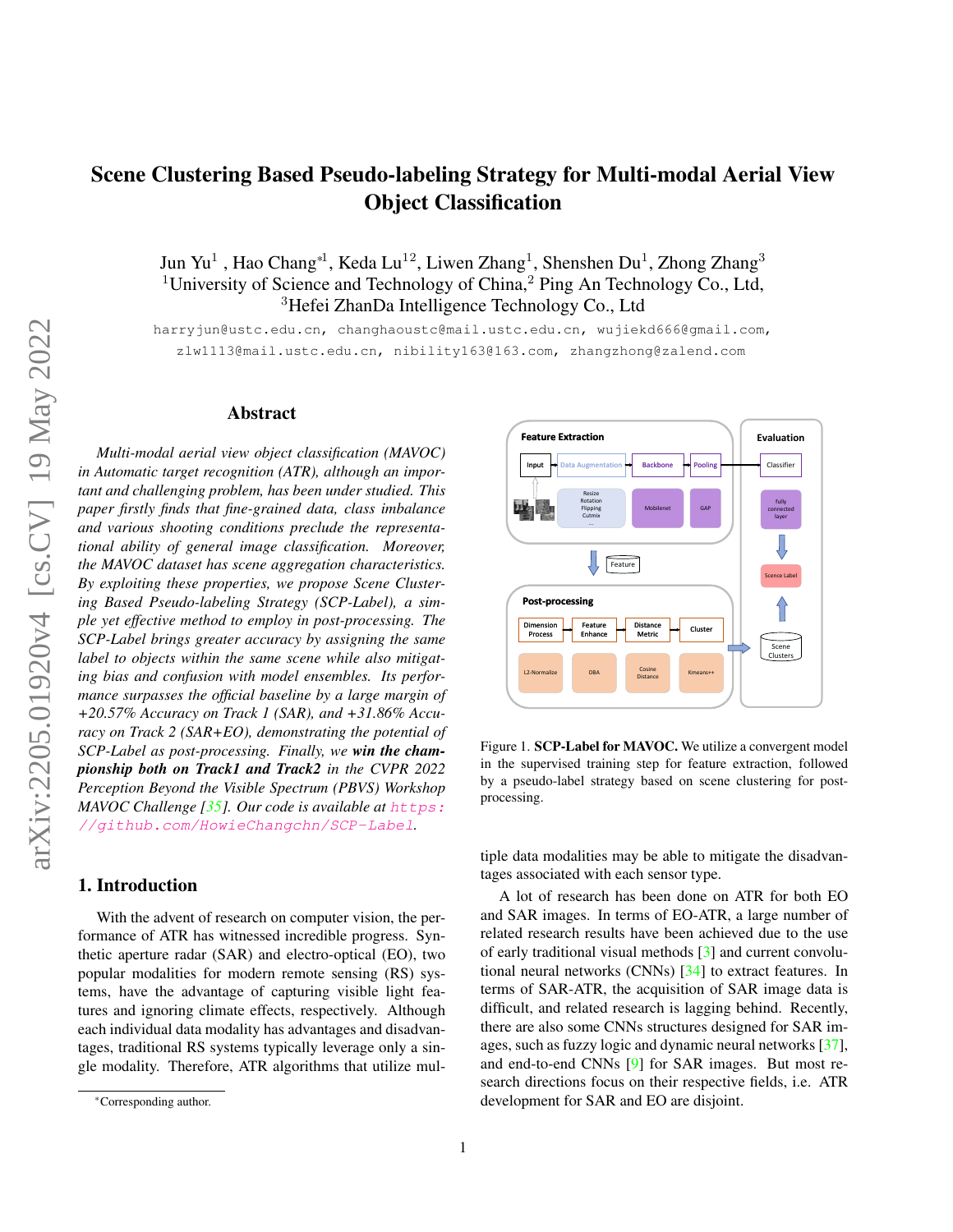<span id="page-1-0"></span>In contrast, ATR on multiple data modalities has been under studied. In fact, the area for aerial view images poses further challenges in ATR with lower target resolution, different target texture and light reflectance, high inter-class similarity, etc. In the general ATR algorithm, the image is extracted by CNNs and classified by a classifier. However, if the identified objects are fine-grained and affected by the factors mentioned above, and what is worse, the dataset has a long-tailed distribution, the classification results will be confused and biased towards the majority class. Both class imbalance and fine-grained multi-modal data has not been thoroughly evaluated in most existing ATR algorithms.

As a preliminary of our work, we investigate the performance of general image classification algorithm in the context of class-imbalanced and fine-grained MAVOC dataset. Specifically, to figure out how algorithms perform, we manually divide the training set and calculate the bias and confusion of the model in each category. By conducting validation experiments, we find that resampling helps balance the classification performance of the model and observes confusing categories in the dataset. More importantly, our method is motivated by the further observation that, despite the aforementioned facts, the MAVOC dataset has scene aggregation characteristics. The model will recognize objects in the same scene as different categories due to the interference of various factors.

Therefore, in this paper, for exhaustively improving the recognition performance of aerial view images in ATR, we propose SCP-Label for post-processing, as illustrated in Fig[.1.](#page-0-0) To avoid the model being biased towards the majority classes, the proposed method leverages the re-sampled data as model input. In addition, in order to improve the finegrained learning ability of the model, we utilize a backbone with an attention mechanism. Rather than directly assigning labels to each image, we use a clustering algorithm to cluster scenes, and then assign scene labels through model integration instead.

In the experimental phase, we determine our chosen feature extraction backbone, data augmentation strategy, and under-sampling data volume through multiple experimental settings, and set up multiple ablation experiments to determine our key parameters. Both on Track 1 (SAR) and Track 2 (SAR+EO) of the CVPR 2022 PBVS Workshop MAVOC Challenge [\[35\]](#page-8-0), our Top-1 accuracy rate in the final test phase reach 36.44% and 51.09%, respectively. Experimental results show that our method performs the best among all participants.

Our contributions can be summarized as follows:

• We address the challenge of MAVOC by proposing a new pseudo-labeling strategy that can aggregate images of the same scene and assign pseudo-labels based on scene clustering.

- We propose a multi-modal integration scheme to generate pseudo-labels based on scene clustering. Compared with general pseudo-labeling, this design allows the model to have better generalization ability under different illumination, shooting angles and other disturbances.
- We achieve superior performance over the state-of-theart approaches, and win first place on two tracks of the MAVOC challenge.

# 2. Related work

EO is the most popular sensor type in modern RS systems. It can efficiently capture images in the visible spectrum that are human-interpretable, and data collection for EO is fairly easy (for example, aerial images can be collected in the EO domain using the Google Earth [\[14\]](#page-8-3) platform). In the past, ATR has been a lot of research work in the field of EO  $[28, 31, 40]$  $[28, 31, 40]$  $[28, 31, 40]$  $[28, 31, 40]$  $[28, 31, 40]$ . For the classification of EO images, traditional visual methods [\[3\]](#page-7-0) were used to extract texture features to classify ships at sea. Katherine [\[34\]](#page-8-1) used a VGG-16-based CNNs for detection and classification of EO images of ships at sea.

On the other hand, SAR data is also one of the sensor patterns for other commonly used ATR algorithms. Although less well understood, SAR has the advantage of operating at night and in different weather conditions, which gives it a distinct advantage over EO sensors in some applications. However, the acquisition process of SAR data is much more complex and costly, which means that the breadth of SAR-ATR studies lags behind EO-ATR studies in several ways [\[10,](#page-7-2) [24](#page-8-7)[–26\]](#page-8-8).

With the increasing application of deep learning in SAR, terrain surface classification [\[33\]](#page-8-9), resolution inversion [\[38\]](#page-8-10), speckle removal [\[39\]](#page-8-11), specific methods in interferometric SAR (InSAR) applications [\[1\]](#page-7-3), SAR-optical data fusion [\[23\]](#page-8-12), etc. have attracted extensive attention. Tzeng et al. [\[37\]](#page-8-2) proposed a method for classifying SAR images using fuzzy logic and dynamic neural networks, which was an early attempt to classify SAR images using neural networks. Popular deep learning algorithms used end-to-end CNNs as feature extractors to generate discriminative features that can work with subsequent classifiers automatically  $[9]$ . Geng et al.  $[16]$  proposed a single polarimetric/supervised SAR image classification system to improve the problems of noise and speckle in the data that are not easy to characterize effectively.

There have been many outstanding studies of class imbalanced data in recent years. Important adjustment methods are mainly divided into re-sampling  $[5, 6]$  $[5, 6]$  $[5, 6]$  and reweighting  $[7, 12]$  $[7, 12]$  $[7, 12]$ . Re-sampling includes majority class  $[15, 12]$  $[15, 12]$ . [30\]](#page-8-15) under-sampling or minority class [\[8,](#page-7-8)[17\]](#page-8-16) over-sampling, which aims to rebalance the distribution of data. How-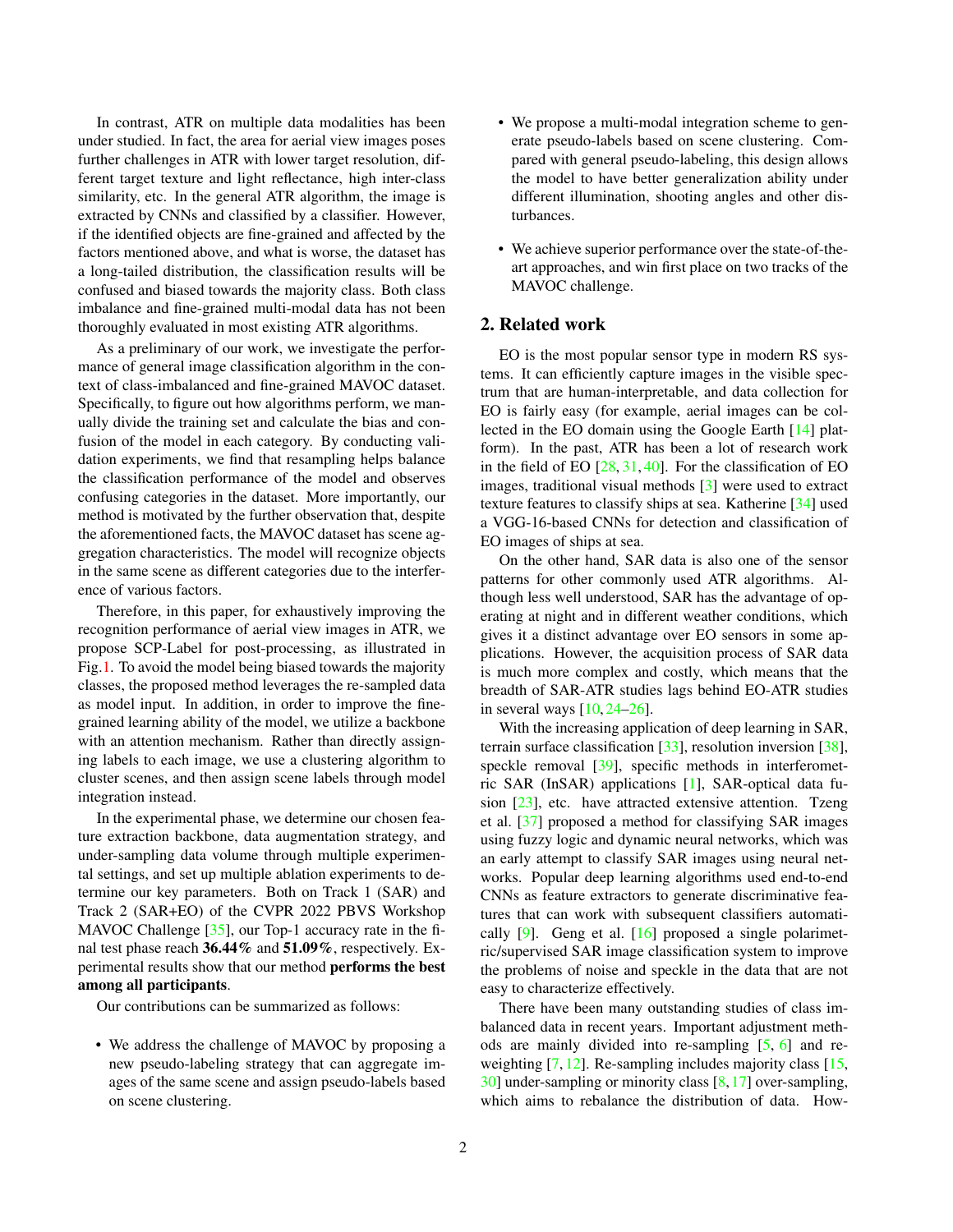<span id="page-2-2"></span>ever, this approach may lead to overfit to the minority class while losing some valuable training samples, thereby deteriorating the modeling quality on large-scale datasets. Resampling weights, assigning higher weights to tails [\[12\]](#page-7-7) or hard samples [\[7\]](#page-7-6) in the loss function, makes the expectation of each class closer to the test distribution. However, when applying re-weighting to large-scale real-world scenarios, it is often difficult to optimize. In addition, there are some other ways to mitigate the impact of model representation on long-tailed data, such as FocalLoss [\[29\]](#page-8-17).

# <span id="page-2-1"></span>3. How CNNs perform on MAVOC

In this section, we attempt to investigate the misclassified and biased behavior of CNNs on MAVOC dataset. Many existing state-of-the-art image classification algorithms are trained on balanced and coarse-grained high-quality bench-marks, such as ImageNet [\[13\]](#page-8-18), Cifar [\[27\]](#page-8-19), etc. Furthermore, these benchmarks are all visible light images and the recognized objects generally have clean backgrounds, which is profitable for the model to capture features such as color and texture. In contrast, aerial view images present a unique set of challenges due to the fine-grained image features and long-tailed data distribution. In addition, other specific issues in aerial view images also pose further challenges such as the nature of the target, the ratio of the target size to the background of the image, lower resolution of the target, target texture, light reflectance, etc. Since the image properties of the two data domains are significantly different, we propose a conjecture on MAVOC dataset, the image classification model will be confused and biased due to high interclass similarity, skewed class distribution, which may further result in severe performance on validation and test set.

Instead of extending the protocol, which utilizes various class-imbalanced ratios to produce long-tailed versions of benchmark datasets, such as Cifar, MAVOC dataset has been split into train, validation and test set. In order to justify our conjecture, we observe and analyze the performance of official baseline, implemented with Resnet50 [\[19\]](#page-8-20). Concretely, we manually divide the training set and analyze the classification of the baseline on the artificial validation set.

Firstly, we manually divide the training set. Specifically, we sample 60 images from each category as the artificial validation set to keep the division result similar to the official validation set, and utilize the official baseline for training. As illustrated in Fig[.2.](#page-2-0) we can find that the long-tailed distribution of the training set causes the model to be biased towards the majority class both on SAR and EO set. Therefore, in order to solve the serious data imbalance, we re-sample 3000 images in each category for training. The accuracy rates before and after resampling show that resampling can effectively alleviate the data imbalance.

Crucially, we find that the MAVOC dataset has scene ag-

<span id="page-2-0"></span>

Figure 2. The baseline is biased towards the majority class. Resampling will alleviate the class imbalance problem.

gregation characteristics, that is, the same target in the same scene exists multiple images with different sensors, shooting angles, blur degrees, and illumination. Due to the influence of the above multiple distractions, objects in the same scene are identified as different categories. As shown in Fig[.3,](#page-3-0) in a scene we selected, obviously, the results of all the images should be the same, whereas the performance of the classifier is not the case. Through observation, we can find that under the action of different factors, the model's focus is not the same. Therefore, if we can identify targets in the same scene as the same category through corresponding data augments or model integration methods, the classification accuracy will improve over baseline by a large margin.

Besides, the MAVOC challenge is not a multi-label classification task, although in some of the images, multiple targets exist at the same time. This finding also poses certain challenges for us, and we have enhanced the model's ability to learn to the corresponding labeled targets by means of data augments such as Cutmix, which mitigate the effect of multiple targets to some extent.

In order to solve the above problems, we introduce pseudo-labeling strategy based on scene clustering (SCP-Label) for post-processing.

# 4. Approach

# 4.1. Overall framework

As shown in Fig[.4,](#page-4-0) our SCP-Label consists of two training steps, supervised training step and generating pseudolabels step.

#### 4.1.1 Supervised training step

In this step, the model contains three main components. Concretely, we use MobileNet as our backbone, introduce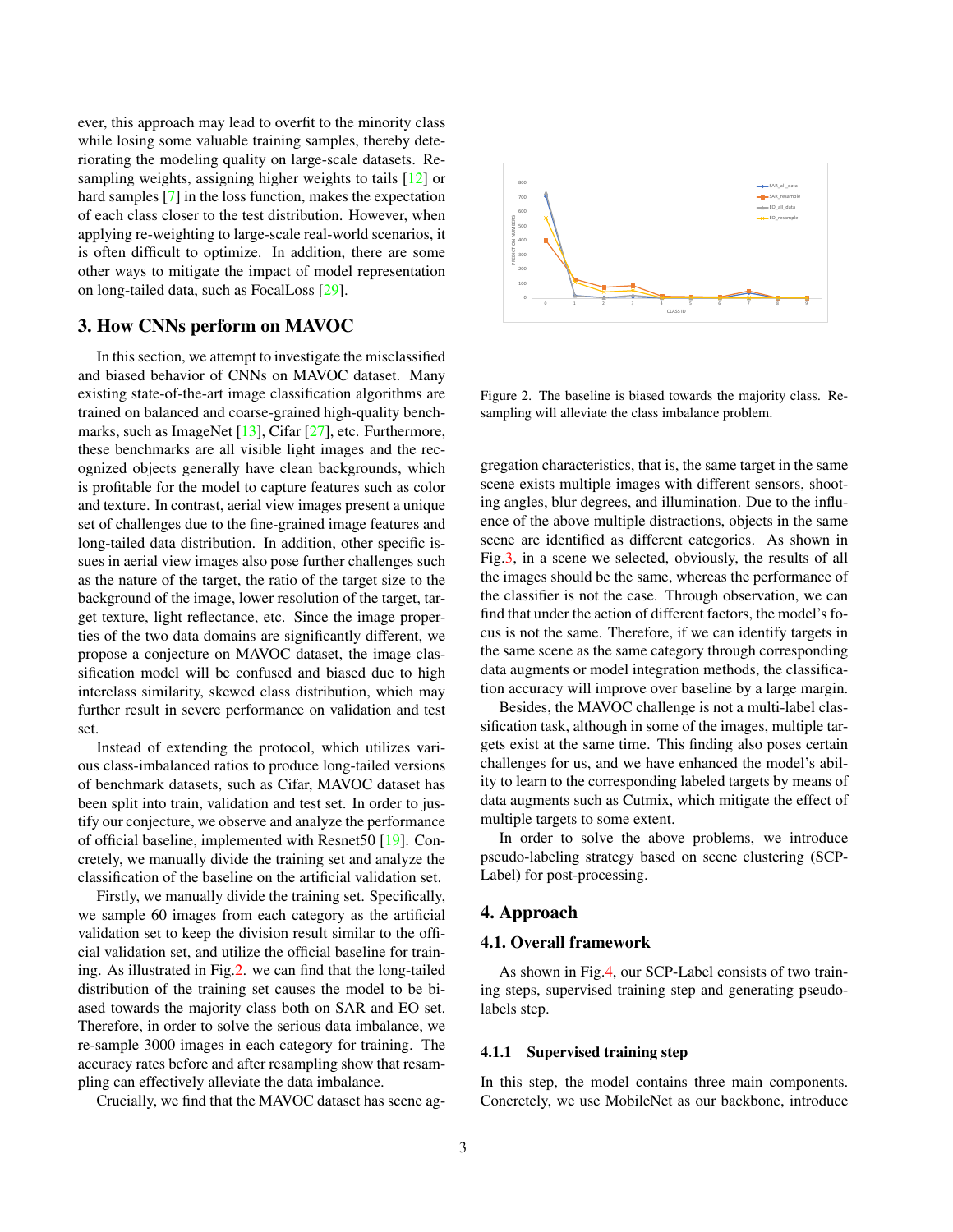<span id="page-3-1"></span><span id="page-3-0"></span>

Figure 3. Scene aggregation properties in EO and SAR images.

SeNet as our attention module, and utilize global average pooling (GAP) for feature aggregation.

MobileNet [\[21\]](#page-8-21) as a general backbone usually ignores the subtle but discriminative features in fine-grained recognition, hence a network structure with an attention mechanism is necessary. In order to satisfy the needs of finegrained recognition, SeNet [\[22\]](#page-8-22) can effectively capture the fine-grained features rather than original structure.

Considering the labeled set, let  $x$  denote a training sample with its corresponding label  $y \in 1, 2, \cdots, C$  for a Cclass recognition task. For class-imbalanced distribution, we separately apply under-sampling and over-sampling for the majority and minority classes, respectively.

After sampling, two samples  $(x_s, y_s)$  and  $(x_e, y_e)$  are obtained as the input data, where  $(x_s, y_s)$  is from the SAR domain and  $(x_e, y_e)$  is from the EO domain. Then, the sampled data from the two domains are loaded into backbone respectively, and by GAP the feature vectors  $f_s \in \mathbb{R}^D$  and  $f_e \in \mathbb{R}^D$  can be acquired.

During the training phase of the classifier, the predicted output  $z \in \mathbb{R}^C$  is illustrated as

$$
z = \mathbf{W}_s^\top \mathbf{f}_s \quad or \quad \mathbf{W}_e^\top \mathbf{f}_e \tag{1}
$$

Then softmax function will utilize each component in z, i.e.,  $[z_1, z_2, \dots, z_C]^\top$ , to calculate the probability for each category  $i \in \{1, 2, \cdots, C\}$  by

$$
\hat{\mathbf{p}}_i = \frac{e^{z_i}}{\sum_{j=1}^C e^{z_i}}\tag{2}
$$

Generally, we denote the output probability distribution as  $\hat{\mathbf{p}} = [\hat{p}_1, \hat{p}_2, \cdots, \hat{p}_C]^\top$ ,  $E(\cdot, \cdot)$  as the cross-entropy loss function. Therefore, our supervised training step generates a weighted cross-entropy recognition loss, which is formulated as

$$
L = E(\hat{\mathbf{p}}, y_s) \quad or \quad E(\hat{\mathbf{p}}, y_e) \tag{3}
$$

#### 4.1.2 Generating pseudo-labels step

As observed in Sec[.3,](#page-2-1) the same target in the same scene will be identified as different categories due to various factors. Therefore, instead of per image strategy of pseudo label, we propose pseudo-labeling strategy based on scene clustering.

The converged model in the supervised training step will serve as a pre-trained model for generating pseudolabels step. The feature vector after feature extraction by backbone and GAP will undergo L2-normalize and feature enhancement. As a commonly used feature enhancement strategy in retrieval, DataBase-side Augmentation (DBA) [\[2\]](#page-7-9) particularly helps improve feature quality, where every feature in the database is replaced with a weighted sum of the point's own value and those of its top k nearest neighbors (k-NN). Moreover, feature enhancement can further strengthen the scene aggregation characteristics and alleviate the intra-cluster distance.

As an improved algorithm of Kmeans [\[18\]](#page-8-23) clustering, Kmeans++ [\[4\]](#page-7-10) has the advantages in speed and accuracy, which is used as the clustering algorithm for our scene clustering. By specifying the initial number of clusters, we cluster the enhanced feature vectors and calculate the sum of squared distances within each cluster, discarding the clusters with poor quality.

Then, we assign cluster labels using a multi-model ensemble approach. The single model exploits the mode of the predicted labels of all images in the cluster as the cluster label. However, the model is prone to be affected by model bias and inter-class confusion, so we utilize one-byone comparison for multi-model ensemble. Specifically, if the cluster labels of model\_1 and model\_2 are consistent, the label is used as the final cluster label, and the model ensemble is terminated. Otherwise it continues to compare model 2 and model 3. If the model ensemble does not terminate early, the comparison is made until the last model, and the cluster label of the last model is used as the final cluster label.

SCP-Label, as pseudo-label, will be applied directly to the validation set or test set as a post-processing method, so the black arrow "pseudo label" connects the top and the bottom parts. Since our pseudo label is only done as a postprocessing and not as a semi-supervised learning, the label of each cluster will be directly output as a category without any subsequent task.

#### 4.2. Usage of SCP-Label

SCP-Label can be used in two situations. On the one hand, it can be employed as a post-processing method for the test set, through which erroneous class labels within clusters can be corrected. On the other hand, it can be used as a pseudo-label strategy under the semi-supervised learning framework to achieve end-to-end learning, such as Fix-Match [\[36\]](#page-8-24).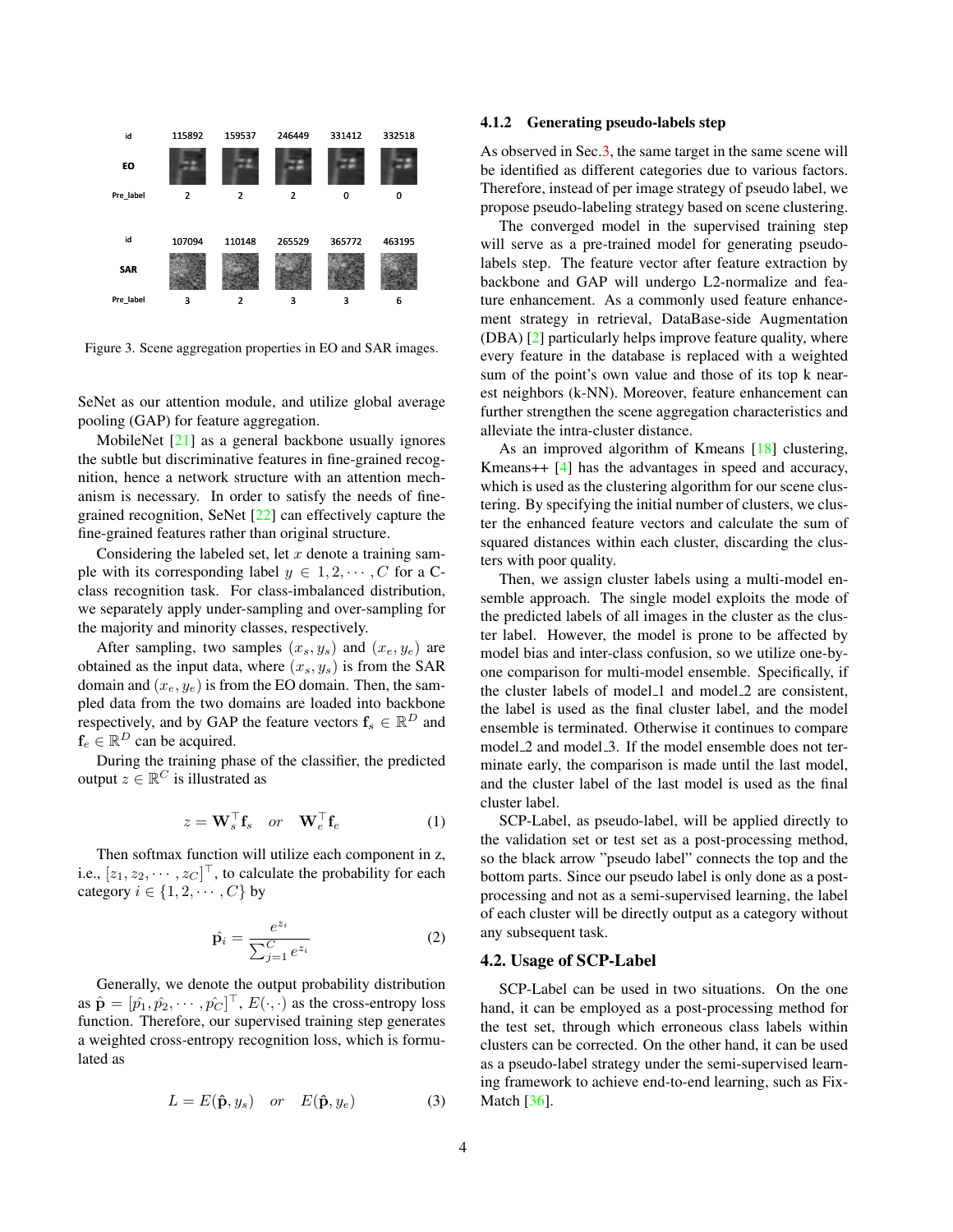<span id="page-4-0"></span>

Figure 4. Overall framework for SCP-Label. The overall framework is divided into two steps, namely the supervised training step and the generating pseudo-labels stage. By extracting features with the pre-trained model, we utilize the DBA feature-enhanced features for scene clustering. And our model ensemble method leverages a strategy of comparing votes one by one.

# 5. Experiments

In this section, we first introduce the dataset and implementation details, and then quantitatively evaluate the performance of our method on the dataset. Finally, some ablation studies are performed to demonstrate the effectiveness of each component of the network. On both Track 1 (SAR) and Track 2 (SAR+EO) of CVPR 2022 PBVS Workshop MAVOC Challenge, our Top-1 Accuracy ranked 1st place in the final leaderboard.

#### 5.1. Dataset

The data for this challenge consists of two types of small window regions (chips) generated from large images captured by several aircraft-mounted EO and SAR sensors. An EO chip is a  $31 \times 31$  px image. A SAR chip covers the same approximate field of view as the corresponding EO image and has a finer resolution than the EO image. Chips vary in pixel size due to SAR processing, but are typically around  $55 \times 55$  $55 \times 55$  px. Fig. 5 provides the samples of EO and SAR chips. The target belongs to a list of 10 classes that correspond to a training set with a non-uniform distribution of the number of samples per class, while the validation and test sets are based on a small number of uniformly distributed samples per class.

The dataset is divided into:

- Training set: The data in this set is seriously imbalanced. (i.e. some classes have more samples than others)
- Validation set: This set is a uniformly distributed among all classes with  $\leq 100$  samples per class.
- Test set: This split resembles the validation test with a uniform distribution of testing images among the classes.

These images belong to one of ten categories: 0 to 9.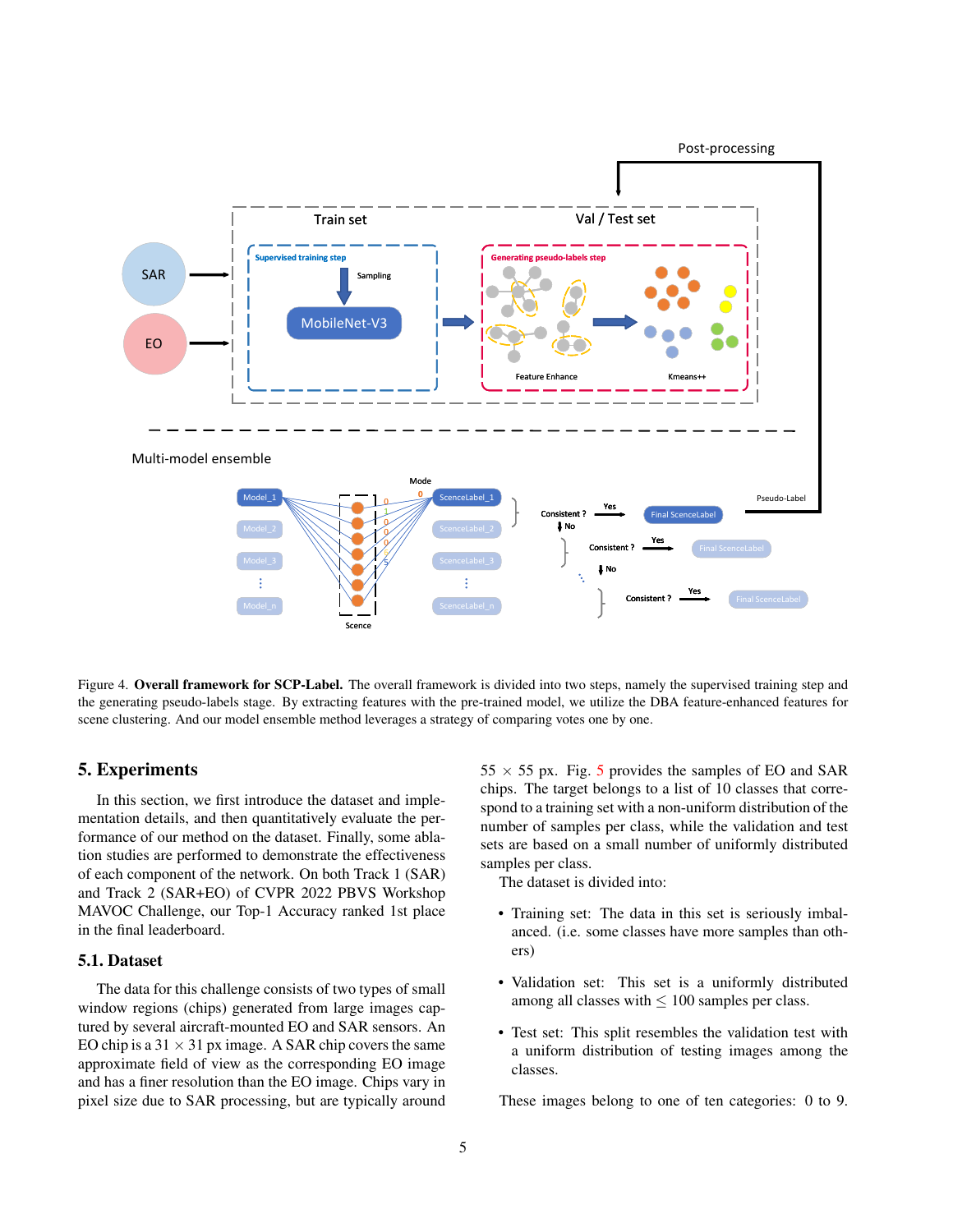<span id="page-5-4"></span><span id="page-5-0"></span>

Figure 5. Two sample pairs of EO and SAR chips from each of the 10 classes in the Unicorn Dataset.

<span id="page-5-1"></span>Table 1. Details of the Unicorn Dataset used in this challenge (counts represent the number of (EO, SAR) pairs).

| Class | Class Name                 | Train   | Val | <b>Test</b> |
|-------|----------------------------|---------|-----|-------------|
| 0     | sedan                      | 234,209 |     |             |
|       | suv                        | 28,089  |     |             |
| 2     | pickup truck               | 15,301  |     |             |
| 3     | van                        | 10,655  |     |             |
| 4     | box truck                  | 1,741   |     |             |
| 5     | motorcycle                 | 852     |     |             |
| 6     | flathed truck              | 828     |     |             |
| 7     | bus                        | 624     |     |             |
| 8     | pickup truck with trailer  | 840     |     |             |
| 9     | flatbed truck with trailer | 633     |     |             |
|       | Total                      | 293,772 | 770 | 826         |

The train data contains SAR and EO images and class labels. Validation / test data consists of SAR images from Track 1 (SAR) as well as SAR and EO images from Track 2 (SAR+EO) of the challenge. The goal is to use the provided (SAR+EO) training images to maximize classification accuracy when the input is only SAR images or SAR and EO images. Tab. [1](#page-5-1) shows a breakdown of images for each category. Note that now it's not a class name, but simply labeled 0-9.

#### 5.2. Implementation details

For the methods we proposed, we under-sample the classes with data volume greater than 1741 to 1741. We use the stratified sampling to divide the dataset on development phase, randomly selecting 70% of each category as the training set and 30% as the validation set, so as to adjust training strategies and parameters offline. But on testing phase, we no longer partition data sets. In the stage of data preprocessing, we resize all EO image to  $104 \times 104$ . While

<span id="page-5-2"></span>Table 2. Details of the 7 models we designed for Track 1 and 2. Model 1, 2 and 3 are for Track 1, and model 4, 5, 6 and 7 are for Track 2.

| Models | Type       | Input classes         | Epochs | Top-1 Acc $(\%)$ |
|--------|------------|-----------------------|--------|------------------|
|        | <b>SAR</b> | [0,1,2,3,4,5,6,7,8,9] | 3      | 29.78            |
| 2      | <b>SAR</b> | [4,5,6,7,8,9]         | 20     |                  |
| 3      | <b>SAR</b> | [6,7,8,9]             | 30     |                  |
| 4      | EО         | [0,1,2,3,4,5,6,7,8,9] | 80     | 35.47            |
| 5      | EO.        | [1,2,3,4,5,6,7,8,9]   | 70     |                  |
| 6      | EО         | [4,5,6,7,8,9]         | 70     |                  |
|        | <b>SAR</b> | [4,6,8,9]             | 20     |                  |

<span id="page-5-3"></span>Table 3. The effect of EO images of different sizes on the accuracy on validation set.

| Size           | Top-1 Accuracy | <b>Size</b>      | Top-1 Accuracy $(\%)$ |
|----------------|----------------|------------------|-----------------------|
| $32 \times 32$ | 15.19          | $104 \times 104$ | 23.77                 |
| $56 \times 56$ | 19.61          | $112 \times 112$ | 17.53                 |
| $64 \times 64$ | 22.34          | $120 \times 120$ | 18.05                 |
| $96 \times 96$ | 22.21          | $128 \times 128$ | 17.27                 |

the resolution of SAR image remain unchanged, we use 0 to fill its edge to  $64 \times 64$ . During the training, we randomly crop all SAR image to  $56 \times 56$ , augment the data by Rotation and Flipping and use Cutmix [\[41\]](#page-9-0) to reduce noise from the input image.

As shown in Tab. [2,](#page-5-2) for the serious class imbalance problem, we design a total of 7 models, including three for Track 1 (1, 2, 3) and four for Track 2 (4, 5, 6, 7). Their differences are mainly reflected in training data and training epoch. We adopt MobileNetV3-large [\[20\]](#page-8-25) as feature extractor. In addition, we use an SGD optimizer with 0.9 momentum and  $1e^{-3}$  weight decay, as well as fix learning rate  $1e^{-3}$ . Our model is implemented using PyTorch with 1 NVIDIA A100 GPU.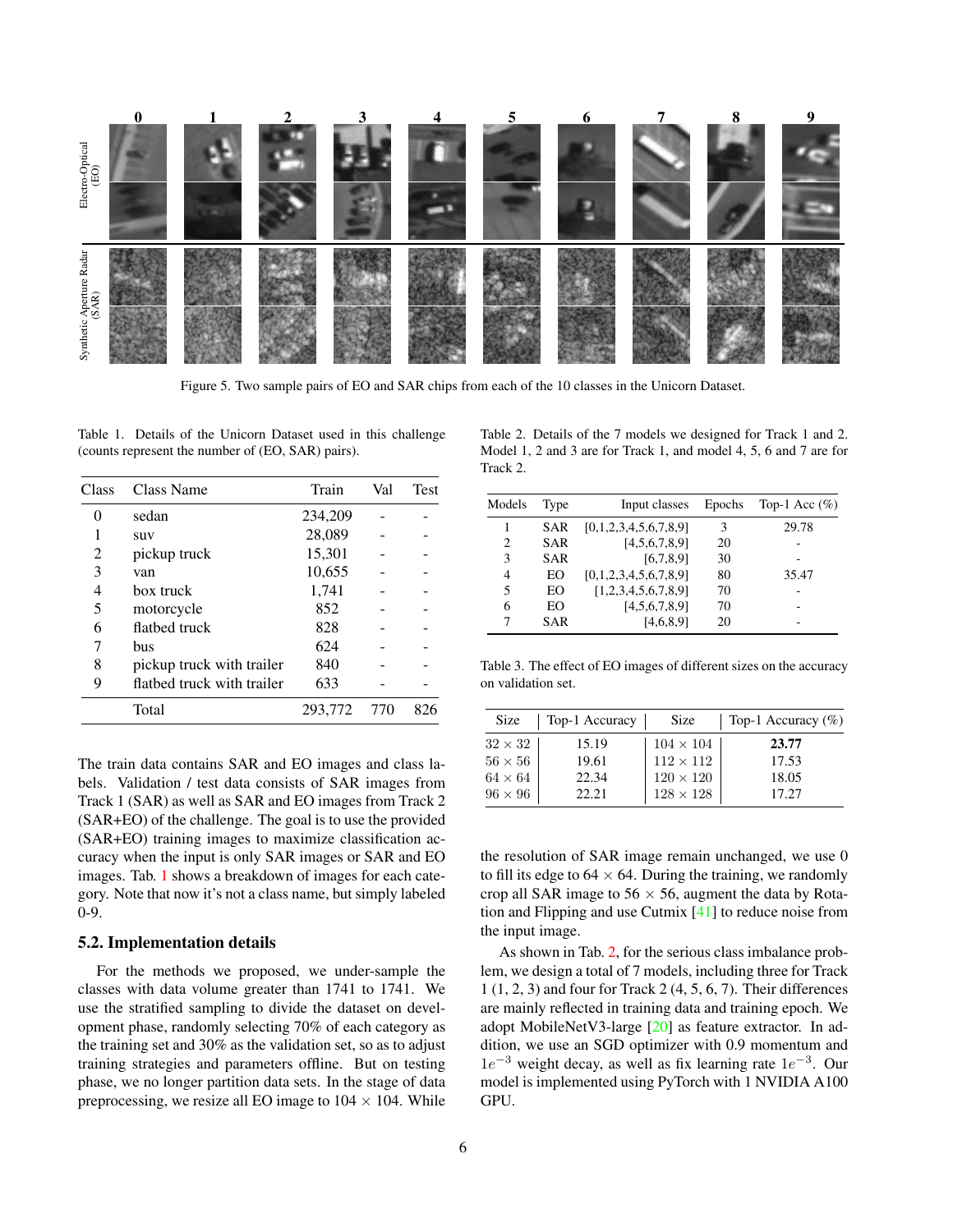<span id="page-6-3"></span><span id="page-6-0"></span>

| Method       | <b>Backbone</b>                  | Under-sample             | <b>Augmentation Method</b> |          |    |    |        |                                                           |
|--------------|----------------------------------|--------------------------|----------------------------|----------|----|----|--------|-----------------------------------------------------------|
|              |                                  |                          | Rotation                   | Flipping | RA | TA | Cutmix |                                                           |
|              | all data<br>Resnet <sub>50</sub> |                          |                            |          |    |    |        | 16.10                                                     |
|              |                                  | $\overline{\phantom{a}}$ |                            | v        | ٠  | -  | 15.84  |                                                           |
|              |                                  |                          | $\overline{\phantom{a}}$   | ۰        | -  |    | -      | 16.10                                                     |
|              |                                  |                          |                            |          | -  |    |        | 17.10                                                     |
|              | Efficientnet-b1                  | all data                 |                            |          | -  | -  |        | 15.88                                                     |
| Single model | Swin-Transformer                 | all data                 |                            |          | -  |    |        | 16.88                                                     |
|              | DenseNet161                      | all data                 |                            |          |    |    |        | 18.05                                                     |
|              |                                  | all data                 |                            |          |    |    |        | Top-1 Accuracy $(\%)$<br>18.18<br>19.35<br>19.74<br>21.30 |
|              | MobileNetV3-large                | 4000                     |                            |          | -  | ۰  |        |                                                           |
|              |                                  | 2000                     |                            |          | -  | -  |        |                                                           |
|              |                                  | 1741                     |                            |          |    |    |        |                                                           |

Table 4. Validation results for the CVPR 2022 PBVS Workshop MAVOC Challenge Track 1 with different setting.

<span id="page-6-1"></span>Table 5. Latest update of the test results for the PBVS 2022 Multimodal Aerial View Object Classification Challenge Track 1 (SAR) and Track 2 (SAR+EO).

| Rank | Top-1 Acc of Track $1 (\%)$ Top-1 Acc of Track $2 (\%)$ |                |
|------|---------------------------------------------------------|----------------|
| 1st  | $36.44$ (Ours)                                          | $51.09$ (Ours) |
| 2nd  | 31.23                                                   | 46.85          |
| 3rd  | 28.09                                                   | 41.77          |
| 4th  | 27.97                                                   | 37.65          |
| 5th  | 27.48                                                   | 34.26          |

In terms of feature enhancement, the k1 coefficient of DBA is 1. In the Kmeans++ algorithm for scene clustering, we choose the K value to be 80.

# 5.3. Main results

Tab. [4](#page-6-0) shows the experimental results on validation set of Track 1 (SAR), including the results from different backbone and data augmentation strategies. It can be seen that when MobileNetV3-large is used to extract features and the number of under-samples is 1741, the data augmentation effect is the best when when using Rotation, Flipping and Cutmix. In addition, we also introduce mainstream data augmentation methods, such as RandAugment $(RA)$  [\[11\]](#page-7-11) and TrivialAugment(TA)  $[32]$ , but they do not perform well in this dataset, and we think that the use of too many augmentation operations cause the image to lose a lot of original information.

Since EO and SAR images are matched and the category distribution is consistent, we also apply the same backbone, under-sampling data amount and data augmentation to the EO dataset. In addition, since the size of EO images will affect the feature effect of CNNs extraction, we conduct tests on EO with different sizes, as shown in Tab. [3.](#page-5-3) When the input size of the EO image is  $104 \times 104$ , the test effect on the validation set is the best, which is nearly 9% higher than the original input size of  $32 \times 32$ .

<span id="page-6-2"></span>Table 6. The effect of different K values on the Kmeans clustering effect.

| K   | Inertias | Silhouette | Calinski-Harabaz Index |
|-----|----------|------------|------------------------|
| 20  | 227      | 0.25       | 48                     |
| 40  | 167      | 0.23       | 37                     |
| 60  | 136      | 0.25       | 32                     |
| 80  | 113      | 0.26       | 30                     |
| 100 | 98       | 0.26       | 27                     |
| 120 | 84       | 0.26       | 27                     |
| 140 | 74       | 0.27       | 26                     |

The highest score of our single model (the result of testing on the test set) is shown in Tab. [2,](#page-5-2) where a single model Top-1 Accuracy using only SAR image data can reach 29.78%, while using only EO image data The Top-1 Accuracy of the first model can reach 35.47%, and the two Top-1 Accuracies can achieve the top 5 results in Track 1 (SAR) and Track 2 (SAR+EO) respectively. Compared with the best results of a single model, after using our multi-model ensemble SCP-Label method, we improve the Top-1 Accuracy by 6.66% and 15.62% on the two tracks, respectively, and achieve the state-of-the-art results on both tracks, as shown in Tab. [5.](#page-6-1)

The top 5 teams from the latest update of the test results for the CVPR 2022 PBVS Workshop MAVOC Challenge Track 1 (SAR) and Track 2 (SAR+EO) are listed in terms of the top-1 accuracy in the testing phase in Tab. [5.](#page-6-1) It can be seen that we won the first place on both tracks. On both tracks, our accuracy is 36.44% and 51.09% respectively, far ahead of the second place.

#### 5.4. Ablation studies

Kmeans++ is one of the most commonly used methods in clustering, which calculates the best class attribution based on the similarity of point-to-point distances. Among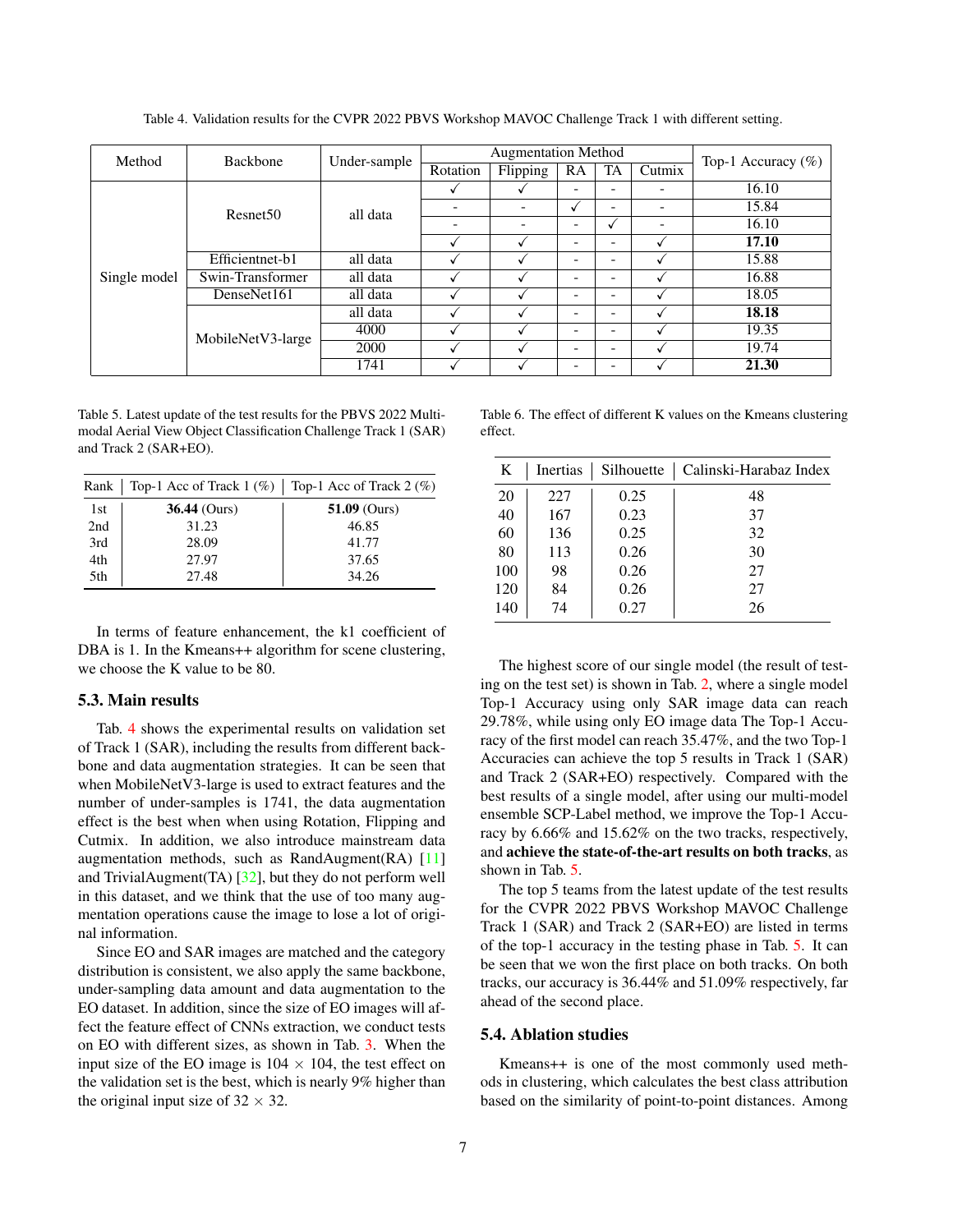<span id="page-7-12"></span>Table 7. The influence of the k1 coefficient of different DBAs on the clustering effect.

|    |      | k1   Inertias   Silhouette   Calinski-Harabaz Index |
|----|------|-----------------------------------------------------|
| 39 | 0.50 | 93                                                  |
| 53 | 0.45 | 68                                                  |
|    | 0.38 | 48                                                  |

them, the choice of K value is particularly important. We use a variety of clustering-related evaluation indicators to choose the appropriate K value, including Inertias (it represents the sum of the distances from the sample to the nearest cluster center. The smaller its value, the better, indicating that the distribution of samples between classes is more concentrated) , Silhouette (the higher the value, the better, the closer the distance between samples of the same class and the farther the distance between samples of different classes), and the Calinski-Harabaz index (for K clusters, the Calinski-Harabazindex defined as the ratio of betweengroup dispersion to within-group dispersion, the larger the score, the better the clustering effect). As shown in Tab. [6,](#page-6-2) we record the feedback for each metric after trying Kmeans clustering with different values of K. Through the feedback of the results of the three indicators and our attempts in this challenge, we determin that the K value of Kmeans++ is 80.

DBA is the feature enhancement on the database side, which only uses the attributes of the adjacent images on the database side to expand the features of the image itself, thereby enhancing the features. After we have determined the K value of the clustering, we can further improve the clustering effect by enhancing the features. As shown in Tab. [7,](#page-7-12) we record the effect of the DBA k1 coefficient on various metrics of Kmeans++. Compared with  $k1 = 2$  or  $k1 = 3$ , when  $k1 = 1$ , the smaller the Inertias, the larger the Silhouette and Calinski-Harabaz Index, indicating that the kmeans++ clustering effect is better. Therefore, we determine the k1 coefficient of DBA to be 1.

# 6. Conclusion

In this work, we propose a multi-model ensemble pseudo-label strategy based on scene clustering, named SCP-Label, to improve the Top-1 accuracy of predicting SAR and EO test set images. The motivation for this strategy is that we observe that this dataset not only has the problem of extreme imbalance of samples between classes, but also has the problem of fine grain within classes, and has scene aggregation characteristics. SCP-Label performs scene clustering on the test set, and then uses multiple models trained from different angles to label each sample in each cluster with pseudo-labels, and finally obtains the cluster label of each cluster, and cluster labels are mapped to each sample in the cluster to obtain the final output. Our method win champions on both Track 1 (SAR) and Track 2 (SAR+EO) of the CVPR 2022 PBVS Workshop MAVOC Challenge.

### References

- <span id="page-7-3"></span>[1] Nantheera Anantrasirichai, Juliet Biggs, Fabien Albino, Paul Hill, and David Bull. Application of machine learning to classification of volcanic deformation in routinely generated insar data. *Journal of Geophysical Research: Solid Earth*, 123(8):6592–6606, 2018. [2](#page-1-0)
- <span id="page-7-9"></span>[2] Relja Arandjelović and Andrew Zisserman. Three things everyone should know to improve object retrieval. In *2012 IEEE conference on computer vision and pattern recognition*, pages 2911–2918. IEEE, 2012. [4](#page-3-1)
- <span id="page-7-0"></span>[3] Virginia Fernandez Arguedas. Texture-based vessel classifier for electro-optical satellite imagery. In *2015 IEEE International Conference on Image Processing (ICIP)*, pages 3866–3870. IEEE, 2015. [1,](#page-0-1) [2](#page-1-0)
- <span id="page-7-10"></span>[4] David Arthur and Sergei Vassilvitskii. k-means++: The advantages of careful seeding. Technical report, Stanford, 2006. [4](#page-3-1)
- <span id="page-7-4"></span>[5] Mateusz Buda, Atsuto Maki, and Maciej A Mazurowski. A systematic study of the class imbalance problem in convolutional neural networks. *Neural Networks*, 106:249–259, 2018. [2](#page-1-0)
- <span id="page-7-5"></span>[6] Jonathon Byrd and Zachary Lipton. What is the effect of importance weighting in deep learning? In *International Conference on Machine Learning*, pages 872–881. PMLR, 2019. [2](#page-1-0)
- <span id="page-7-6"></span>[7] Kaidi Cao, Colin Wei, Adrien Gaidon, Nikos Arechiga, and Tengyu Ma. Learning imbalanced datasets with label-distribution-aware margin loss. *arXiv preprint arXiv:1906.07413*, 2019. [2,](#page-1-0) [3](#page-2-2)
- <span id="page-7-8"></span>[8] Nitesh V Chawla, Kevin W Bowyer, Lawrence O Hall, and W Philip Kegelmeyer. Smote: synthetic minority oversampling technique. *Journal of artificial intelligence research*, 16:321–357, 2002. [2](#page-1-0)
- <span id="page-7-1"></span>[9] Sizhe Chen and Haipeng Wang. Sar target recognition based on deep learning. In *2014 International Conference on Data Science and Advanced Analytics (DSAA)*, pages 541–547. IEEE, 2014. [1,](#page-0-1) [2](#page-1-0)
- <span id="page-7-2"></span>[10] Sizhe Chen, Haipeng Wang, Feng Xu, and Ya-Qiu Jin. Target classification using the deep convolutional networks for sar images. *IEEE transactions on geoscience and remote sensing*, 54(8):4806–4817, 2016. [2](#page-1-0)
- <span id="page-7-11"></span>[11] Ekin D Cubuk, Barret Zoph, Jonathon Shlens, and Quoc V Le. Randaugment: Practical automated data augmentation with a reduced search space. In *Proceedings of the IEEE/CVF Conference on Computer Vision and Pattern Recognition Workshops*, pages 702–703, 2020. [7](#page-6-3)
- <span id="page-7-7"></span>[12] Yin Cui, Menglin Jia, Tsung-Yi Lin, Yang Song, and Serge Belongie. Class-balanced loss based on effective number of samples. In *Proceedings of the IEEE/CVF Conference on Computer Vision and Pattern Recognition*, pages 9268– 9277, 2019. [2,](#page-1-0) [3](#page-2-2)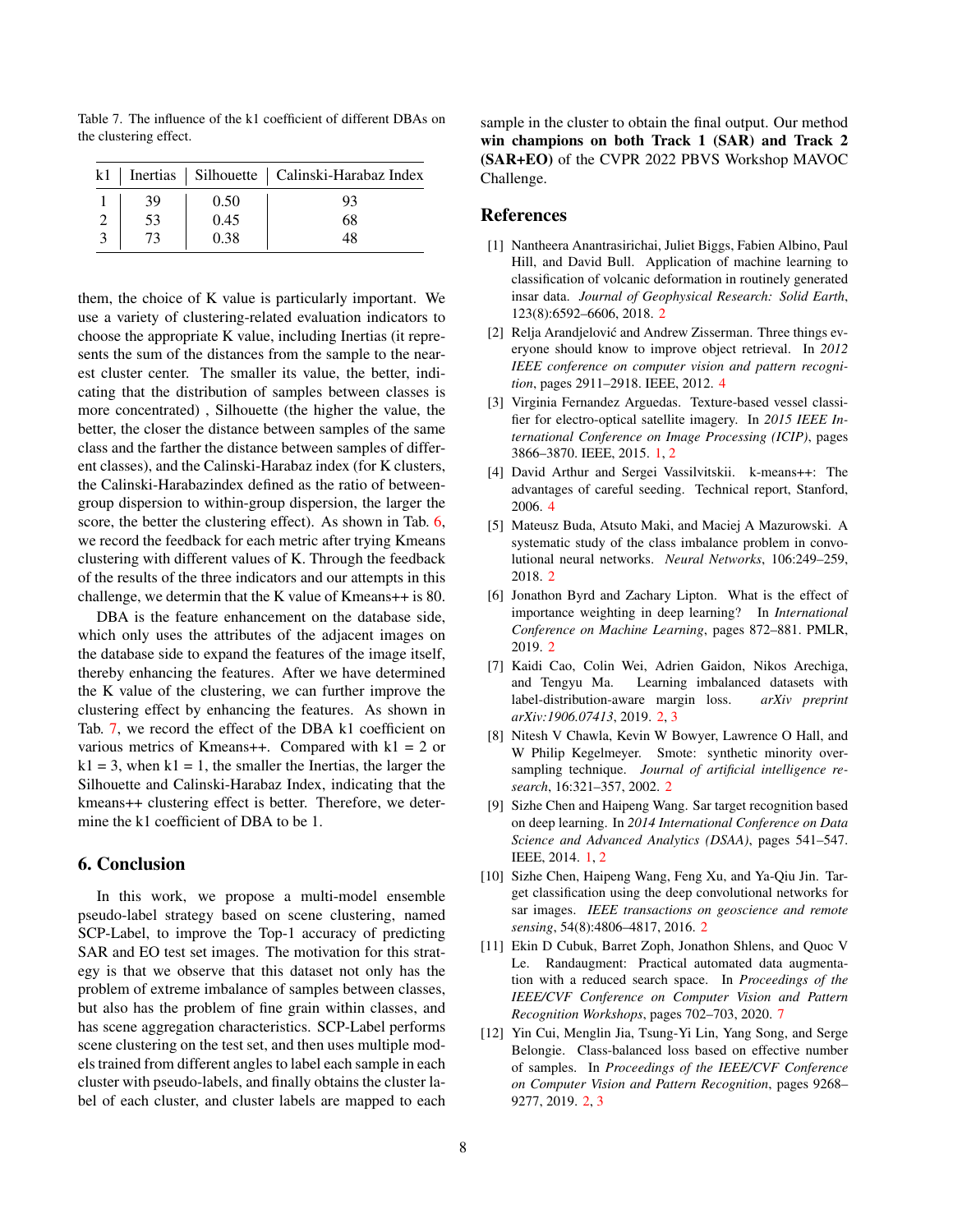- <span id="page-8-18"></span>[13] Jia Deng, Wei Dong, Richard Socher, Li-Jia Li, Kai Li, and Li Fei-Fei. Imagenet: A large-scale hierarchical image database. In *2009 IEEE conference on computer vision and pattern recognition*, pages 248–255. Ieee, 2009. [3](#page-2-2)
- <span id="page-8-3"></span>[14] Google Earth. https://earth.google.com/web/. [2](#page-1-0)
- <span id="page-8-14"></span>[15] Mikel Galar, Alberto Fernández, Edurne Barrenechea, and Francisco Herrera. Eusboost: Enhancing ensembles for highly imbalanced data-sets by evolutionary undersampling. *Pattern recognition*, 46(12):3460–3471, 2013. [2](#page-1-0)
- <span id="page-8-13"></span>[16] Jie Geng, Hongyu Wang, Jianchao Fan, and Xiaorui Ma. Deep supervised and contractive neural network for sar image classification. *IEEE Transactions on Geoscience and Remote Sensing*, 55(4):2442–2459, 2017. [2](#page-1-0)
- <span id="page-8-16"></span>[17] Hui Han, Wen-Yuan Wang, and Bing-Huan Mao. Borderline-smote: a new over-sampling method in imbalanced data sets learning. In *International conference on intelligent computing*, pages 878–887. Springer, 2005. [2](#page-1-0)
- <span id="page-8-23"></span>[18] John A Hartigan and Manchek A Wong. Algorithm as 136: A k-means clustering algorithm. *Journal of the royal statistical society. series c (applied statistics)*, 28(1):100–108, 1979. [4](#page-3-1)
- <span id="page-8-20"></span>[19] Kaiming He, Xiangyu Zhang, Shaoqing Ren, and Jian Sun. Deep residual learning for image recognition. In *Proceedings of the IEEE conference on computer vision and pattern recognition*, pages 770–778, 2016. [3](#page-2-2)
- <span id="page-8-25"></span>[20] Andrew Howard, Mark Sandler, Grace Chu, Liang-Chieh Chen, Bo Chen, Mingxing Tan, Weijun Wang, Yukun Zhu, Ruoming Pang, Vijay Vasudevan, et al. Searching for mobilenetv3. In *Proceedings of the IEEE/CVF International Conference on Computer Vision*, pages 1314–1324, 2019. [6](#page-5-4)
- <span id="page-8-21"></span>[21] Andrew G Howard, Menglong Zhu, Bo Chen, Dmitry Kalenichenko, Weijun Wang, Tobias Weyand, Marco Andreetto, and Hartwig Adam. Mobilenets: Efficient convolutional neural networks for mobile vision applications. *arXiv preprint arXiv:1704.04861*, 2017. [4](#page-3-1)
- <span id="page-8-22"></span>[22] Jie Hu, Li Shen, and Gang Sun. Squeeze-and-excitation networks. In *Proceedings of the IEEE conference on computer vision and pattern recognition*, pages 7132–7141, 2018. [4](#page-3-1)
- <span id="page-8-12"></span>[23] Lloyd H Hughes, Michael Schmitt, Lichao Mou, Yuanyuan Wang, and Xiao Xiang Zhu. Identifying corresponding patches in sar and optical images with a pseudo-siamese cnn. *IEEE Geoscience and Remote Sensing Letters*, 15(5):784– 788, 2018. [2](#page-1-0)
- <span id="page-8-7"></span>[24] Nathan Inkawhich, Eric Davis, Uttam Majumder, Chris Capraro, and Yiran Chen. Advanced techniques for robust sar atr: Mitigating noise and phase errors. In *2020 IEEE International Radar Conference (RADAR)*, pages 844–849. IEEE, 2020. [2](#page-1-0)
- [25] Nathan Inkawhich, Matthew J Inkawhich, Eric K Davis, Uttam K Majumder, Erin Tripp, Chris Capraro, and Yiran Chen. Bridging a gap in sar-atr: Training on fully synthetic and testing on measured data. *IEEE Journal of Selected Topics in Applied Earth Observations and Remote Sensing*, 14:2942–2955, 2021. [2](#page-1-0)
- <span id="page-8-8"></span>[26] Nathan A Inkawhich, Eric K Davis, Matthew J Inkawhich, Uttam K Majumder, and Yiran Chen. Training sar-atr models for reliable operation in open-world environments. *IEEE*

*Journal of Selected Topics in Applied Earth Observations and Remote Sensing*, 14:3954–3966, 2021. [2](#page-1-0)

- <span id="page-8-19"></span>[27] Alex Krizhevsky, Geoffrey Hinton, et al. Learning multiple layers of features from tiny images. 2009. [3](#page-2-2)
- <span id="page-8-4"></span>[28] Darius Lam, Richard Kuzma, Kevin McGee, Samuel Dooley, Michael Laielli, Matthew Klaric, Yaroslav Bulatov, and Brendan McCord. xview: Objects in context in overhead imagery. *arXiv preprint arXiv:1802.07856*, 2018. [2](#page-1-0)
- <span id="page-8-17"></span>[29] Tsung-Yi Lin, Priya Goyal, Ross Girshick, Kaiming He, and Piotr Dollár. Focal loss for dense object detection. In *Proceedings of the IEEE international conference on computer vision*, pages 2980–2988, 2017. [3](#page-2-2)
- <span id="page-8-15"></span>[30] Xu-Ying Liu, Jianxin Wu, and Zhi-Hua Zhou. Exploratory undersampling for class-imbalance learning. *IEEE Transactions on Systems, Man, and Cybernetics, Part B (Cybernetics)*, 39(2):539–550, 2008. [2](#page-1-0)
- <span id="page-8-5"></span>[31] Yang Long, Gui-Song Xia, Shengyang Li, Wen Yang, Michael Ying Yang, Xiao Xiang Zhu, Liangpei Zhang, and Deren Li. On creating benchmark dataset for aerial image interpretation: Reviews, guidances, and million-aid. *IEEE Journal of Selected Topics in Applied Earth Observations and Remote Sensing*, 14:4205–4230, 2021. [2](#page-1-0)
- <span id="page-8-26"></span>[32] Samuel G Müller and Frank Hutter. Trivialaugment: Tuningfree yet state-of-the-art data augmentation. In *Proceedings of the IEEE/CVF International Conference on Computer Vision*, pages 774–782, 2021. [7](#page-6-3)
- <span id="page-8-9"></span>[33] Hemani Parikh, Samir Patel, and Vibha Patel. Classification of sar and polsar images using deep learning: A review. *International Journal of Image and Data Fusion*, 11(1):1–32, 2020. [2](#page-1-0)
- <span id="page-8-1"></span>[34] Katherine Rice. Convolutional neural networks for detection and classification of maritime vessels in electro-optical satellite imagery. Technical report, Naval Postgraduate School Monterey United States, 2018. [1,](#page-0-1) [2](#page-1-0)
- <span id="page-8-0"></span>[35] Low S., Nina O., Sappa A., Blasch E., and Inkawhich N. Multi-modal aerial view object classification challenge results - pbvs 2022. In *IEEE Int. Conf. on Computer Vision and Pattern Recognition (CVPR) Workshops, June 19-24*, 2022. [1,](#page-0-1) [2](#page-1-0)
- <span id="page-8-24"></span>[36] Kihyuk Sohn, David Berthelot, Chun-Liang Li, Zizhao Zhang, Nicholas Carlini, Ekin D Cubuk, Alex Kurakin, Han Zhang, and Colin Raffel. Fixmatch: Simplifying semisupervised learning with consistency and confidence. *arXiv preprint arXiv:2001.07685*, 2020. [4](#page-3-1)
- <span id="page-8-2"></span>[37] Yu-Chang Tzeng and Kun-Shan Chen. A fuzzy neural network to sar image classification. *IEEE Transactions on Geoscience and remote Sensing*, 36(1):301–307, 1998. [1,](#page-0-1) [2](#page-1-0)
- <span id="page-8-10"></span>[38] Lei Wang, K Andrea Scott, Linlin Xu, and David A Clausi. Sea ice concentration estimation during melt from dual-pol sar scenes using deep convolutional neural networks: A case study. *IEEE Transactions on Geoscience and Remote Sensing*, 54(8):4524–4533, 2016. [2](#page-1-0)
- <span id="page-8-11"></span>[39] Puyang Wang, He Zhang, and Vishal M Patel. Sar image despeckling using a convolutional neural network. *IEEE Signal Processing Letters*, 24(12):1763–1767, 2017. [2](#page-1-0)
- <span id="page-8-6"></span>[40] Gui-Song Xia, Xiang Bai, Jian Ding, Zhen Zhu, Serge Belongie, Jiebo Luo, Mihai Datcu, Marcello Pelillo, and Liangpei Zhang. Dota: A large-scale dataset for object detection